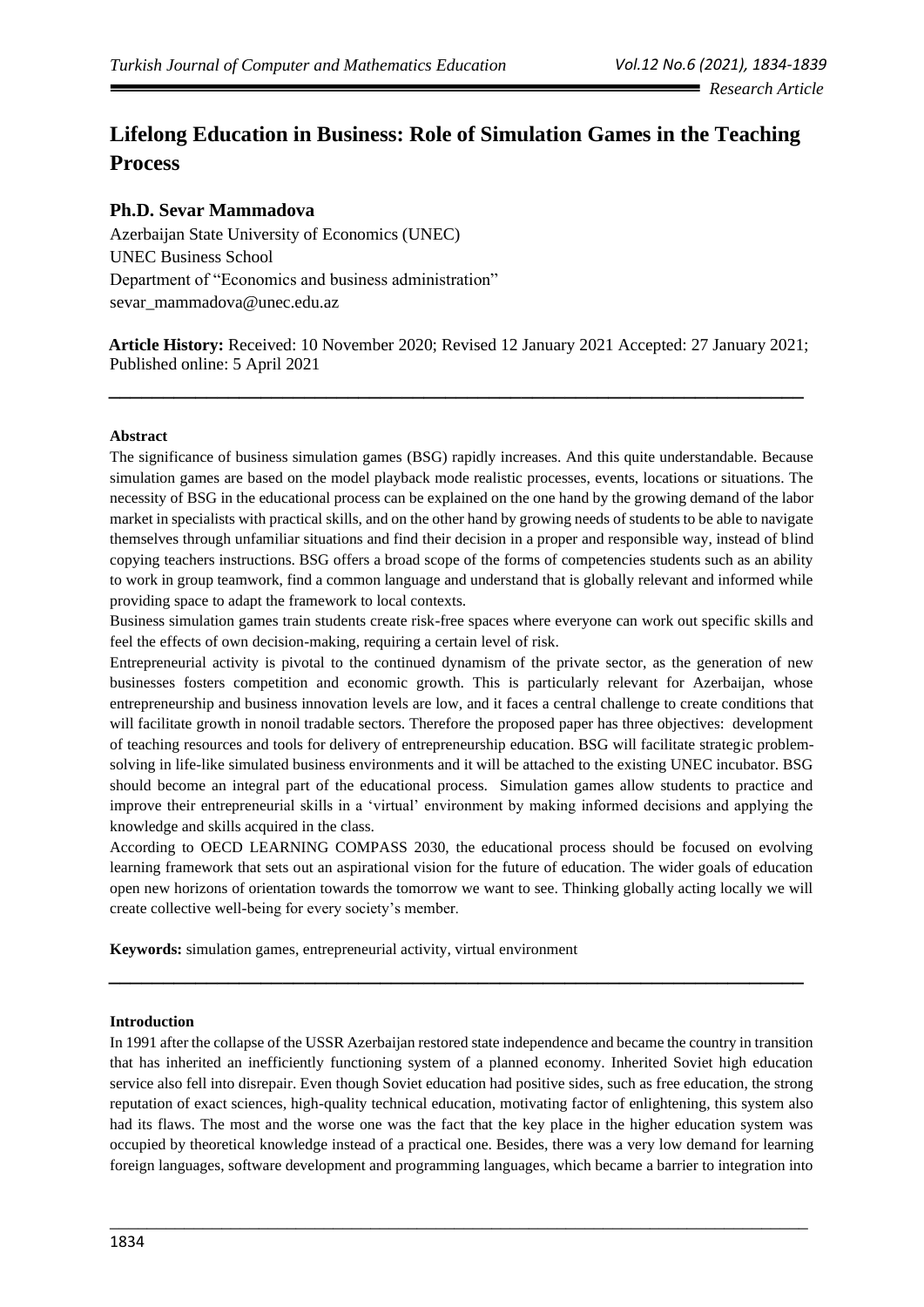the global education system. With the collapse of the planned economy, the country began a transitional crisis, which of course has also affected the activities of higher education institutions.

New reforms in the education system of Azerbaijan began since the early 1990s. However, there were difficulties associated with the lack of a legal framework for education. There was no law on education, baccalaureate, and magistracy, the credit system was also absent. Digital teaching staff skills were extremely poorly developed. Even though Internet media appeared in Azerbaijan in 1996, there was no digitalization policy in the country, teachers did not know even how to use a computer. It took a long time and was quite difficult to penetrate people's mind, explain them the role and essence of e-learning and digital possibilities on the way of quick and easy search of needed materials.

In the context of globalization, one of the main tasks of the educational system in Azerbaijan was to integrate into the European educational system, along with the creation of a competitive educational system capable to meet the needs of the global labor market. This task became even more urgent when in 2001 Azerbaijan became a member of the Council of Europe. The integration of the national education system and implementation of European education standards have become the main and priority goal of the newly obtained a sovereignty Azerbaijan.

To achieve this goal, it was necessary to create national educational standards, determine the possibilities and advantages of the Bologna credit system and its appliance in Azerbaijan.

In 1999, after the approval of the main educational reforms, comprehensive changes began in the entire educational system of Azerbaijan. In 2005, an official document on the inclusion of Azerbaijan into the Bologna system was signed. The theoretical and legal basis of the process was set out in the document "The Structure of Minimum State Requirements for the Level and Content of Bachelor's Degree adopted in 2006". By joining the Bologna system, Azerbaijan automatically assumed obligations to further improvement of education quality, as well as to adapt its educational system to the advanced educational systems of European countries and accepted several other commitments to deal with. The country for sure faced a need for fundamental reforms in higher education. Structural changes were made to the higher education system, new specialties and subjects in computer science were added to the curricula. However, the transition to a new system did not solve all the problems associated with higher education in Azerbaijan.

The usage problems of digital technology still exist in the education system. Since the ICT industry is constantly developing, computer knowledge must constantly be improved too. Azerbaijan State University of Economics (UNEC) like other universities of higher education often have a lack of advanced experience, qualified specialists in the field of digital technology.

Creating a digital environment at UNEC require an appropriate digital concept, the training of specialists, who will use modern digital technologies and then provide training for trainers, transfer new knowledge students and thus develop a great value for a new generation.

Effective education at business schools should be oriented on designing of simulation games that will be very useful and requested from the labor market. To be able to meet the main requirements of the business world each institution has to look for suitable methods to providing not only theoretical basis but also mainly practical skills and should guide students to creative, logical and innovative thinking. Designed for a business student's Business simulation games (BSG) is an effective educational tool today because games allow you to simulate various economic occasions and conditions in the market and motivate students to personal decision-making.

BSG are active didactic tools used in teaching Economics, Marketing, Management, HR, Procurement and other disciplines and considered learning methods designed on empirical learning. They encourage students to obtain new knowledge and skills through experience. Playing on BSG, students may check and forecast the short-and long-term impact of economic indicators on the business, and then check and correct their decisions if needed.

This paper aims to emphasize the importance and efficiency of business games in the modern learning process. The BSG invites students to be innovators even virtually because they will see opportunities for local developments, use engineering achievements to design new products/services. Student investigations such as surveys, different forms of collaboration, interviews can be very interesting for local entrepreneurs. **Method**

Experiential and Action Learning Pedagogies, Case Method Teaching, Design-thinking, problem-based learning.

#### **1. Theoretıcal vıew**

The BSG have been widely used in most universities since the second half of the 20th century. The use of BSG at business schools as a learning tool becomes very popular nowadays. According to Faria about 95% of the all business schools united within the framework of the American Association to Advance Collegiate Schools of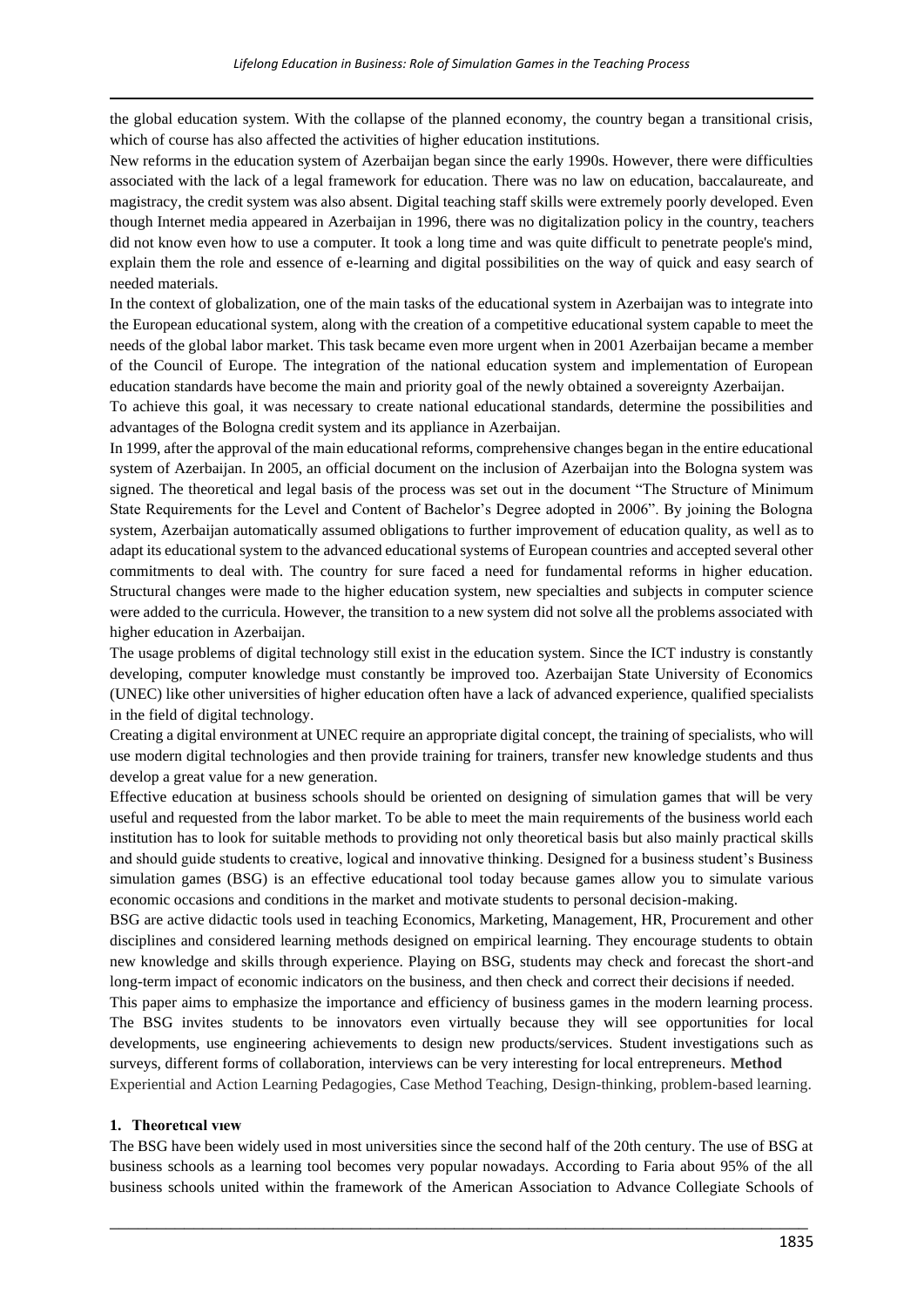Business known as AACSB International included simulation games in their curriculums. The leading universities of the USA, Canada, France, Great Britain, Australia, New Zealand, Turkey, the United Arab Emirates, China, Singapore, Taiwan, South Korea, India, and Lebanon are members of this association. Is this the secret of the successful adaptation of companies in these countries to the changing global business environment? As we can see, none of the CIS countries are members of this association. Is this the reason for lagging behind the trends of the world market?

In most cases, new businesses fail. But most of those failures are preventable. And we consider that learning students by playing simulation games in a virtual competitive environment can orient and focus them to think comprehensively and practically, weigh the pros and cons before making a decision.

Development of ICT and computer sciences has created a wide platform for holding practical lessons using digital business games. Simulation games can incorporate various management-related disciplines such as marketing, accounting, HR, corporate social responsibility, procurement, entrepreneurship, logistics, and others. Thinking and acting entrepreneurially can and should be taught in classrooms.

#### **1.2. Learning process**

The simulation is digitally based and doesn't need to install a special application and can be generally recognized from the existing computer that that has access to the Internet. The simulation base encourages team participants to work collectively. Each member of the group is given an account that allows them to make decisions create various situations on their own. To be able to make the right decision all results should be combined with findings of other teams. The web-designed platform should obligatory include web-forum to communicate with every team in the on-line market. Business simulation games train students and managers create risk-free spaces where everyone can work out specific skills and feel the effects of own decision-making, requiring a certain level of risk. The main characteristics we can give as followings:

- Reality
- Risk control
- Skills training (practice new behavior)
- Feeling and understanding the consequences of their own decisions.
- We can imagine the learning process as given on the fig. 1.

Students will be given a basic set of learning materials and tasks and a fixed time to create and design their decisions. To be able to manage virtually a fully integrated company and start a business student will be given the conditional seed capital. The whole class will be divided into teams and every team will have a chance to earn money in a virtual environment. In the process of BSG, they can hire and dismiss from work employees, open affiliated offices and then close them if it is necessary.

For a brief demo of the strategy and business policy simulation, please go to https://www.marketplacesimulation.com/strategy-business-policy-demo

A brief demo of the BSG can be observed at the https://www.marketplace-simulation.com/strategy-business-policy-demo A teacher of strategic management has to use a combination of methods like lectures, videos and case studies to impart learning. Learning through case studies is better than listening to lectures or videos. The role of the decision-makers allows students to think pragmatically and practically and this is undoubtedly the most effective tool for learning. The scope of interesting issues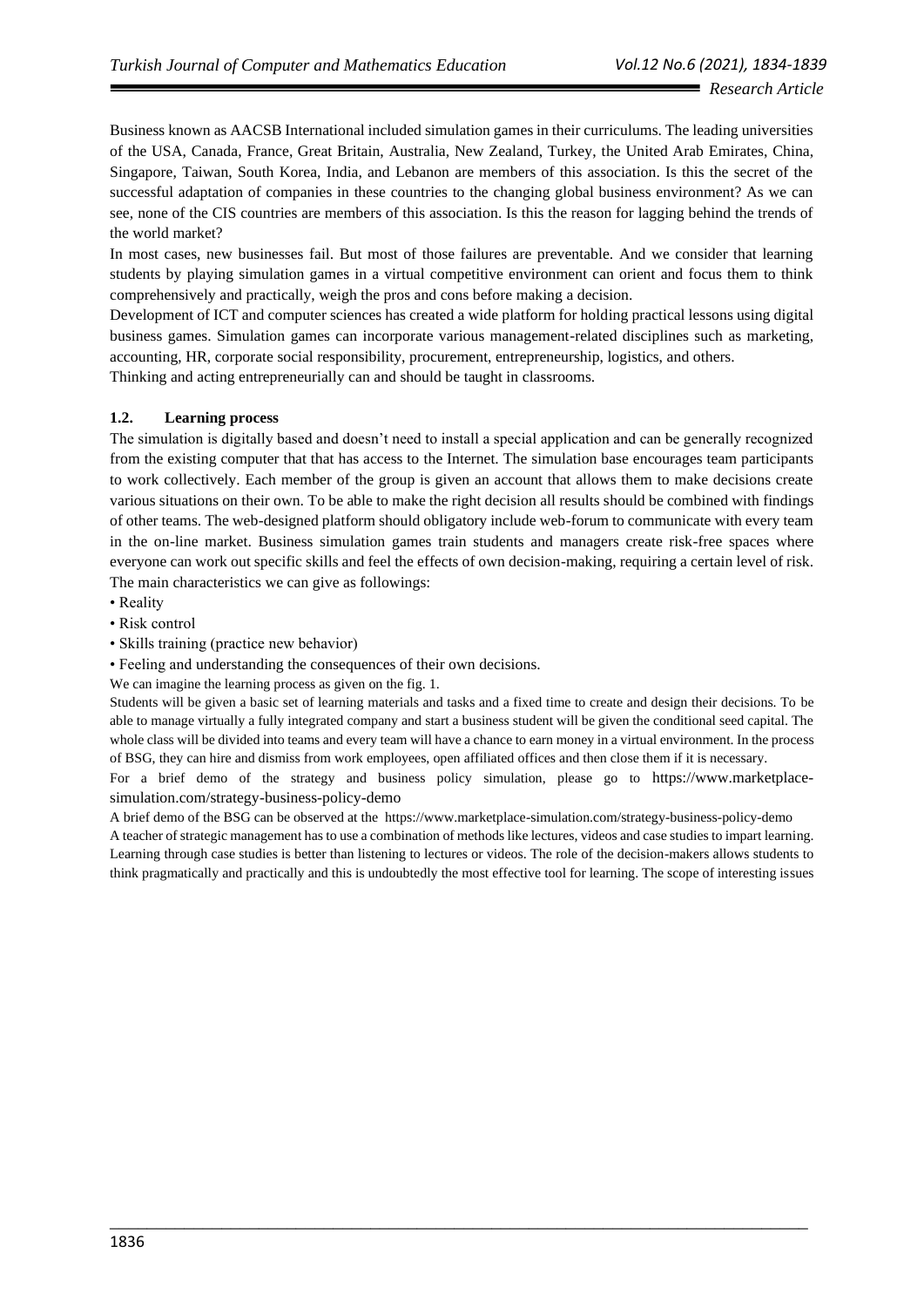may touch such questions as what strategies can be used to occupy market niches? what changed? what was lost? And etc.



Figure 1. The main stages of the learning process through BSG (compiled by the author)

Entrepreneurship Educators have to be equipped with approved and tested concepts and technical tools to teach experientially. Experiential and Action Learning Pedagogies, Case Method Teaching, Managing Classroom Challenges, Curriculum and Course Design, Use of Technology in the Classroom should be provided too.

Anyone who wants to be educated based on the action will receive the benefits of entrepreneurial education.

No matter what discipline you're from, if you're an academic or an entrepreneur who teaches or has a desire to teach entrepreneurship, you'll leave the program prepared to pass along the benefits of entrepreneurial education. Participants come from all around the world, allowing for a diverse group of peers in the program.

To be able to provide continuous learning process on the base of simulation games universities should recruit and train mentors and coaches. Findings of this study may help teachers in the designing of curriculum that will include BSG and a mechanism of their providing.

#### **2. Motivation for the BSG**

To be able to сounter the competitive labor market, higher educational institutions should include into the teaching process BSG. Students after graduation not always enough to ensure a job. Every employee requires an experience from a young candidate.

It is obvious that getting an experience at universities not an easy task because it is not always possible to study full-time, some of students have work on the side, not all universities can provide and know how to play BSG. According to Crookall (2010a) we would not fly with a pilot who was not thoroughly trained on the simulator before he or she is allowed fly on airplanes.

To be able to provide continuous learning process on the base of simulation games universities should recruit and train mentors and coaches. Findings of this study may help teachers in the designing of curriculum that will include business simulation games and a mekhanizm of their providing.

Aram and Noble (1999) notice that "business schools are not adequately preparing students to understand and cope with the levels of ambiguity and uncertainty they will inevitably face when they take up positions in organizations. They [the authors] believe that this is because the models of teaching and learning that dominate academic practice are those that are appropriate to the stable, predictable aspects of organizational life and do not include the paradoxical and unpredictable characteristics of the professional business environment" (Aram, E. and Noble, D., 1999, as cited in Lainema, 2000, p. 1 of 14).

Copenhagen Business School (CBS) has successful practice, namely introduced BSG into the teaching process on bachelor's and master's degrees. (Löfvall, S., Email communication, June 23, 2011). Despite advantages of BSG, CBS first evaluated its suitability through a successful pre-testing of HotelSim in fall 2010. Test gave a positive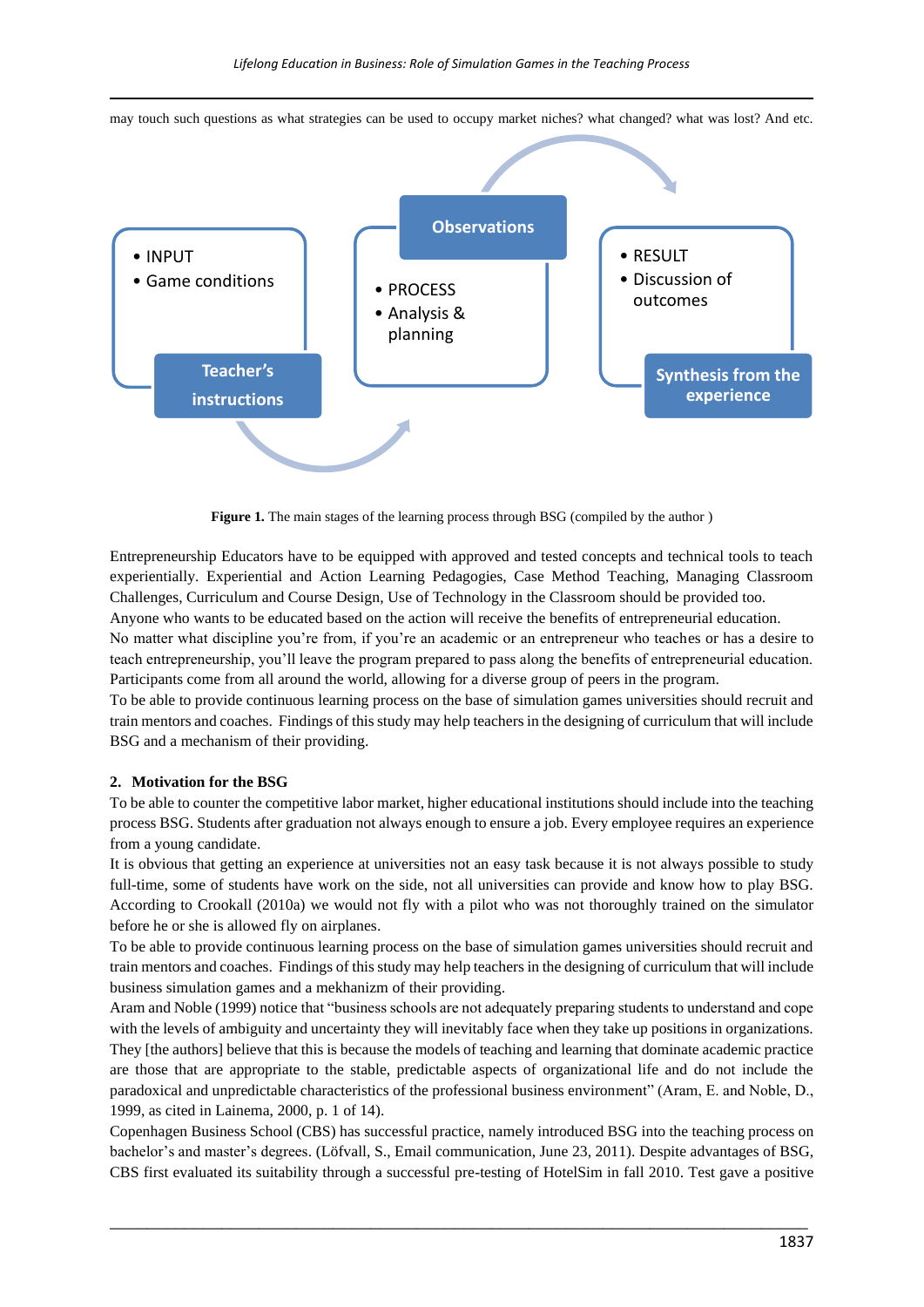results. Each university can follow this practice and increase the number of listeners with regard BSG. Students can implement their capstone projects combining theoretical knowledge with simulation games, provide research on a sample group from a higher educational setting and etc.

The important task for the Azerbaijan economy is to promote growth in the nonoil tradable sectors. Azerbaijan's economy has developed around its strong natural resources base, which accounts for over half of gross domestic product (GDP) (figure 2.1) and 90 percent of exports. Although Azerbaijan has experienced rapid oil-driven growth over the last decade, this has not spilled over systematically into other areas of the private sector. Nonoil growth has been dominated by nontradable sectors led by construction, which accounts for about 60 percent of nontradables

## **Conclusion**

The important task for the Azerbaijan economy is to promote growth in the nonoil tradable sectors. The number of acting small and medium entrepreneurship subjects will grow if they play simulation games without fear of losing their capital. BSG may become a very important tool and make a significant impact for increasing the employment in the labour market and also to the development of SMEs in Azerbaijan. According to Internet World Stats organization the number of the country's Internet users exceeds 7,531 million people or 75,5 % of the total population. Thus we can say that e-educated students will contribute to the the national weith of the country.

## **Recomendations**

The main recommendations are as follows:

1. Inclusion of BSG into the curricula in the sphere of high education is highly recommended. For this reason, the relevant experience of the world leading universities can foster UNEC and other institutions from Azerbaijan to integrate into the modern education system.

2. BSG will push the game participants to be capable in making own decisions in the future in real conditions, develop an ability to make quick and efficient decisions, track the dynamics of the current and future business trends and predict expected final outputs.

3. Learning by playing, imitation of the real conditions will make students more savvy and in demand in the modern labor market.

4. Using BSG will bring benefits not only the students, but also for teachers of the business schools. As a moderator teachers have the leading role that means that they define the main conditions of the game. Teaching based on gaining empirical experiences through BSG makes the learning process quite interesting and entertaining. Students see a teacher as a trainer, who is ready to help them to reach their goals.

5. The demand for universities that will conduct business simulations will be much higher among applicants, and this is a guarantee of a high rating of the University among educational institutions.

6. Summing up I would like to recall the words of Confucius – "I hear and I forget, I see and I remember, I do and I understand"

#### **References**

- [1]. Anderson, P., & Lawton, L. (2009). Business simulations and cognitive learning: Developments, desires, and future directions. Simulation & Gaming, 40(2), 193-216.
- [2]. Aram, E., & Noble, D. (1999). Educating prospective managers in the complexity of organizational life. Management Learning, 30(3), p. 1 of 14
- [3]. Brown, J. S., Collins, A., & Duguid, S. (1989). Situated cognition and the culture of learning. Educational Researcher, 18(1), 32–42
- [4]. Faria, A. J. (1998). Business simulation games: current usage levels-an update. Simulation & Gaming, 29(2), 295-308.
- [5]. Harley, S. (1993). Situated learning and classroom instruction. Educational Technology, 33(3), 46-51.
- [6]. Lainema, T., Makkonen, P., Applying constructivist approach to educational business games: Case REALGAME, DOI: 10.1177/1046878102250601, p. 132
- [7]. Löfvall, S., Email communication, June 23, 2011)
- [8]. McLellan, H. (1994). Situated learning: Continuing the conversation. Educational Technology, 34(10), 7-8.
- [9]. Reiser, B. J. (2004). Scaffolding complex learning: The mechanisms of structuring and problematizing student work. The Journal of the Learning Sciences, 13(3), 273–304.